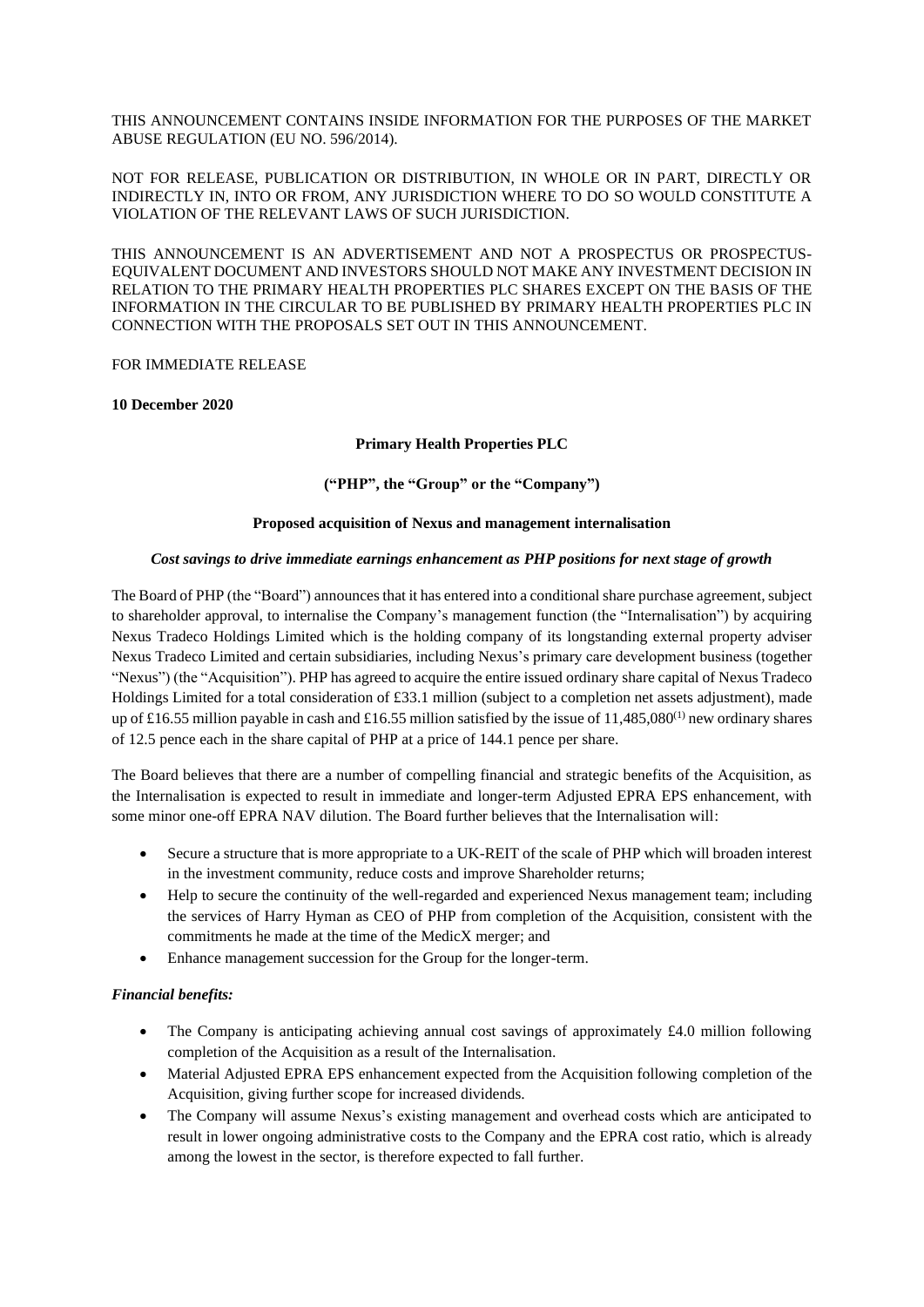- The delinking of the Company's administrative costs from its gross asset value will provide further cost benefits as the gross asset value of PHP's portfolio is anticipated to grow in the future.
- Potential for the Company's equity valuation to be enhanced and its cost of capital to be reduced.

### *Strategic benefits:*

- Acquisition by the Group of a fully operational management platform with the transfer of the systems, know-how and proprietary market knowledge that Nexus has developed since 1996.
- Helps to secure a well-regarded and experienced management team who have a deep understanding of both the sector and the portfolio assets.
- Secures control of the pipeline of opportunities that Nexus has been evaluating, including those developments being pursued by Nexus Developments.
- Succession planning, operational security and long-term stability is expected to be enhanced as a result of the Internalisation.
- Confers operational benefits with a simpler decision-making process and a more transparent and accountable management structure.
- Integration of the Nexus team expected to be straightforward given the existing arrangements with Nexus.
- Removes potential or perceived conflicts of interest between Nexus and PHP and reliance on Nexus as a third party adviser.
- An internally managed structure is expected to appeal to more investors, in particular those investors unwilling or unable to invest in externally managed vehicles, thus broadening the universe of potential investors in the Company.

The Board believes that now is also the appropriate time to acquire the development expertise and pipeline of Nexus which will allow PHP to bring forward future primary care developments utilising its own balance sheet. The Board believes that momentum is growing in the NHS for the approval of new medical centre developments and, if PHP has its own capabilities in development, it will be a more attractive partner for such new development opportunities.

The Board believes that the Internalisation will further benefit the long-term future of the business and help underpin the next stage of the Company's growth.

Commenting on the Acquisition Steven Owen, Chairman of PHP said:

"We believe that now is the right time to internalise this relationship and secure the well-regarded people, systems and structure of the Nexus operations, in a move which will deliver material financial and operational benefits to PHP. The new structure will deliver material annual cost savings, driving immediate EPRA EPS enhancement to further shareholder returns, whilst simultaneously broadening our appeal to a wider investment community.

"Exacerbated by the disruption seen this year, demand for new and improved primary care centres to alleviate pressure on hospitals and A&E departments is at an all-time high. We believe that acquiring Nexus will help position PHP to play a key role in these opportunities, underpinning the next stage of the Company's growth and benefitting the long-term future of the business."

PHP expects to publish a Circular in connection with the Acquisition on or around 11 December 2020 which will contain a notice convening a General Meeting to be held on 4 January 2021 to approve certain matters necessary to implement the Acquisition. As will be set out in the Circular, at the General Meeting the Board is also proposing the adoption of a new directors' remuneration policy, which will provide a framework for the remuneration arrangements of the executive directors following completion of the Acquisition (the "New Policy"), as well as separately proposing the adoption by the Company of new articles of association (the "New Articles") with changes primarily relating to the holding of virtual shareholder meetings and updating for changes to market practice and law (together with the Acquisition, the New Policy and the New Articles, the "Proposals"). The Board considers the Proposals to be in the best interests of PHP and the Shareholders as a whole. Accordingly, the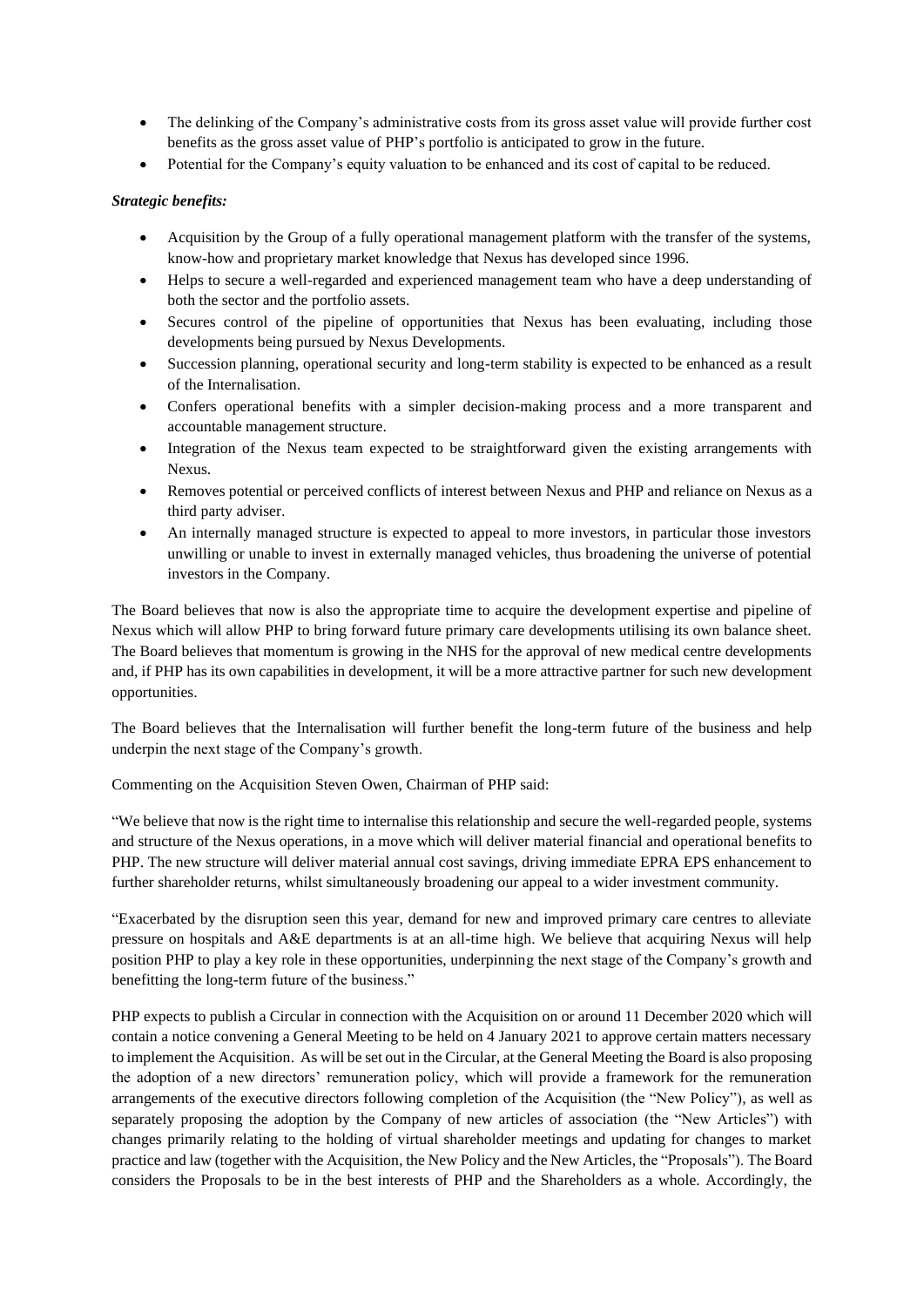Independent Directors, unanimously recommend that Shareholders vote or procure votes in favour of the Acquisition which will include adoption of the New Policy. All the Directors unanimously recommend that Shareholders vote or procure votes in favour of adopting the New Articles.

As Harry Hyman owns the entire ordinary issued share capital of Nexus (other than the Preference Shares which are to be repurchased by Nexus at completion of the Acquisition) and is a Director of the Company, Harry Hyman and Nexus are considered to be related parties of PHP for the purposes of Chapter 11 of the Listing Rules. Due to its size under the Listing Rules, the Acquisition constitutes a 'smaller related party transaction' falling within Listing Rule 11.1.10R and, as such, does not require the approval of Shareholders. The Acquisition however constitutes a 'substantial property transaction' under section 190 of the Companies Act 2006 which requires that the Acquisition is conditional upon the approval of Shareholders being obtained. This will be achieved by the passing of the Acquisition Resolution to be set out in the Notice of General Meeting set out in the Circular expected to be published on or around 11 December 2020.

The expected timetable for the Acquisition is as follows:

| Publication of Circular                                        | On or around 11 December 2020                 |
|----------------------------------------------------------------|-----------------------------------------------|
| Latest time and date for receipt of Forms of Proxy             | 10.30 a.m. on 30 December 2020                |
| <b>General Meeting</b>                                         | 10.30 a.m. on 4 January 2021                  |
| <b>Expected completion date of the Acquisition</b>             | 5 January $2021^{(5)}$                        |
| Expected date of Admission and commencement of dealings in the | 8.00 a.m. on or around 6 January $2021^{(5)}$ |
| New Shares on the London Stock Exchange                        |                                               |

#### **Notes**:

| (1) | Number of new ordinary shares to be issued is determined by the average PHP share price over the 20 business days preceding<br>this announcement, being a price of 144.1 pence per share, which represents a 3.8% premium to PHP's closing share price on 9<br>December 2020 of 138.8 pence per share.                                            |
|-----|---------------------------------------------------------------------------------------------------------------------------------------------------------------------------------------------------------------------------------------------------------------------------------------------------------------------------------------------------|
| (2) | The times set out in the expected timetable of principal events above and to be mentioned throughout the Circular are times in<br>London unless otherwise stated, and may be subject to change, in which event details of the new times and dates will be notified<br>to the FCA, the London Stock Exchange and, where appropriate, Shareholders. |
| (3) | Subject to certain restrictions relating to certain Shareholders with registered addresses, or who are resident, outside the UK.                                                                                                                                                                                                                  |
| (4) | In light of mandatory measures imposed by the UK Government relating to the COVID-19 pandemic, Shareholders will not be<br>permitted to attend the General Meeting in person. For further information regarding the action to take in respect of the General<br>Meeting, see the Circular to be published on or around 11 December 2020.          |
| (5) | These times and dates are indicative only and will depend on, amongst other things, the date upon which the Condition is satisfied.                                                                                                                                                                                                               |

Capitalised terms used in this announcement have the meanings given to them in the Circular to be published in connection with the Acquisition on or around 11 December 2020.

For further information contact:

| <b>Primary Health Properties PLC</b><br>Steven Owen, Chairman<br>Paul Wright, Company Secretary                               | 020 7451 7050 |
|-------------------------------------------------------------------------------------------------------------------------------|---------------|
| <b>Numis Securities Limited (Joint Sponsor, Financial Adviser and Broker)</b><br>James Black / Kevin Cruickshank / Huw Jeremy | 020 7260 1000 |
| Peel Hunt LLP (Joint Sponsor, Financial Adviser and Broker)<br>Capel Irwin / Carl Gough / Harry Nicholas                      | 020 7418 8900 |
| <b>Buchanan</b><br>David Rydell / Steph Watson / Tilly Abraham                                                                | 0207 466 5066 |